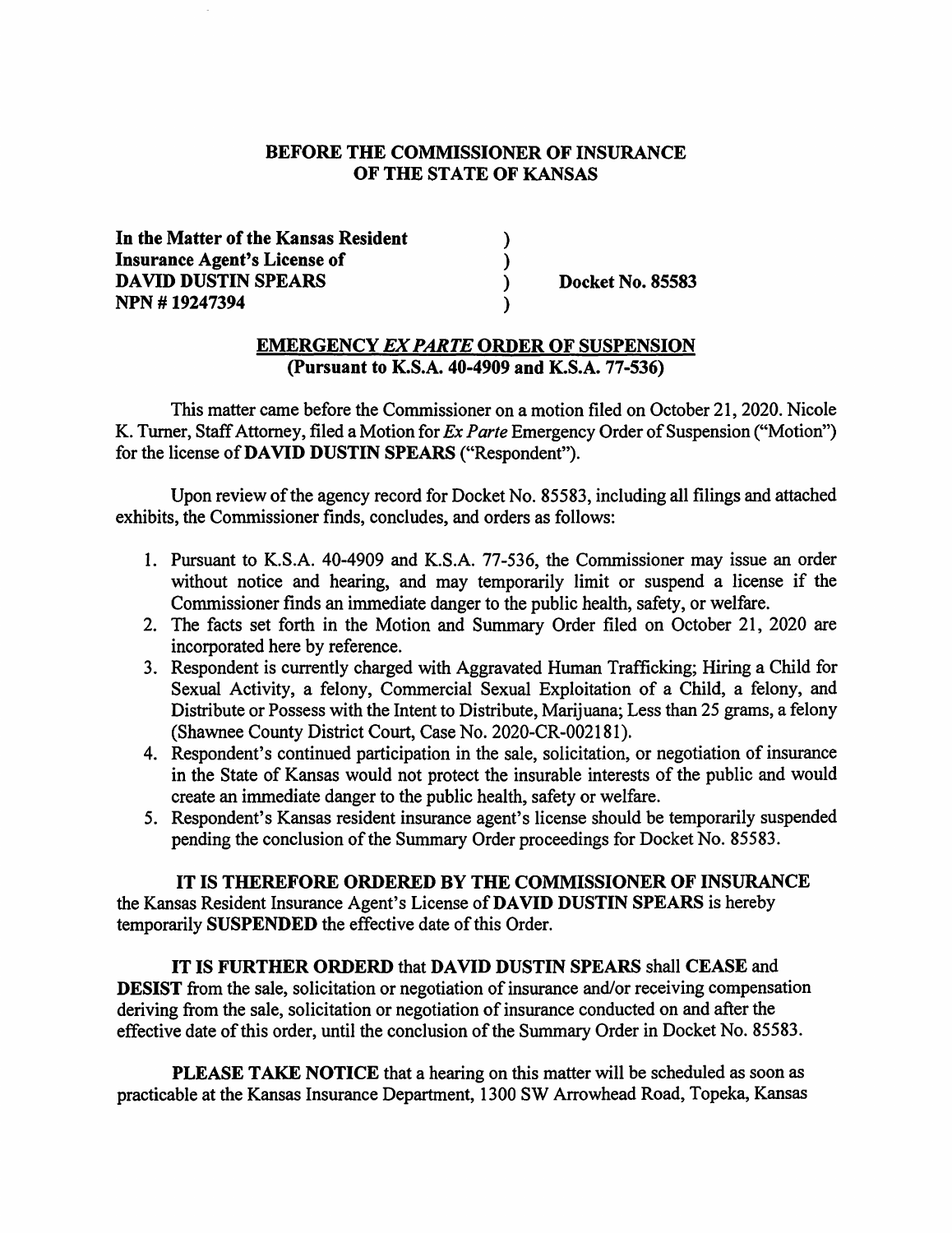66604. The issue to be determined is whether the Emergency Order of Suspension should remain in place, be modified, or terminated. A Notice of Hearing will be issued.

**PLEASE TAKE NOTICE** that this is an emergency order. An emergency order is effective when rendered. A party to an agency proceeding may seek judicial review of an emergency order by filing a petition in the District Court, as authorized by K.S.A. 77-601, *et seq.* 

IT IS SO ORDERED THIS  $2^{1/2}$  DAY OF OCTOBER, 2020, IN THE CITY OF **TOPEKA, COUNTY OF SHAWNEE, STATE OF KANSAS.** 



Vicki Schmidt Commissioner of Insurance

BY:

*Justin L. McFarland* General Counsel

### **NOTICE**

In the event the Respondent files a petition for judicial review, the agency officer designated pursuant to K.S.A. 77-613(e) to receive service of a petition for judicial review on behalf of the Kansas Insurance Department is:

> Justin L. McFarland, General Counsel Kansas Insurance Department 1300 SW Arrowhead Rd. Topeka, Kansas 66604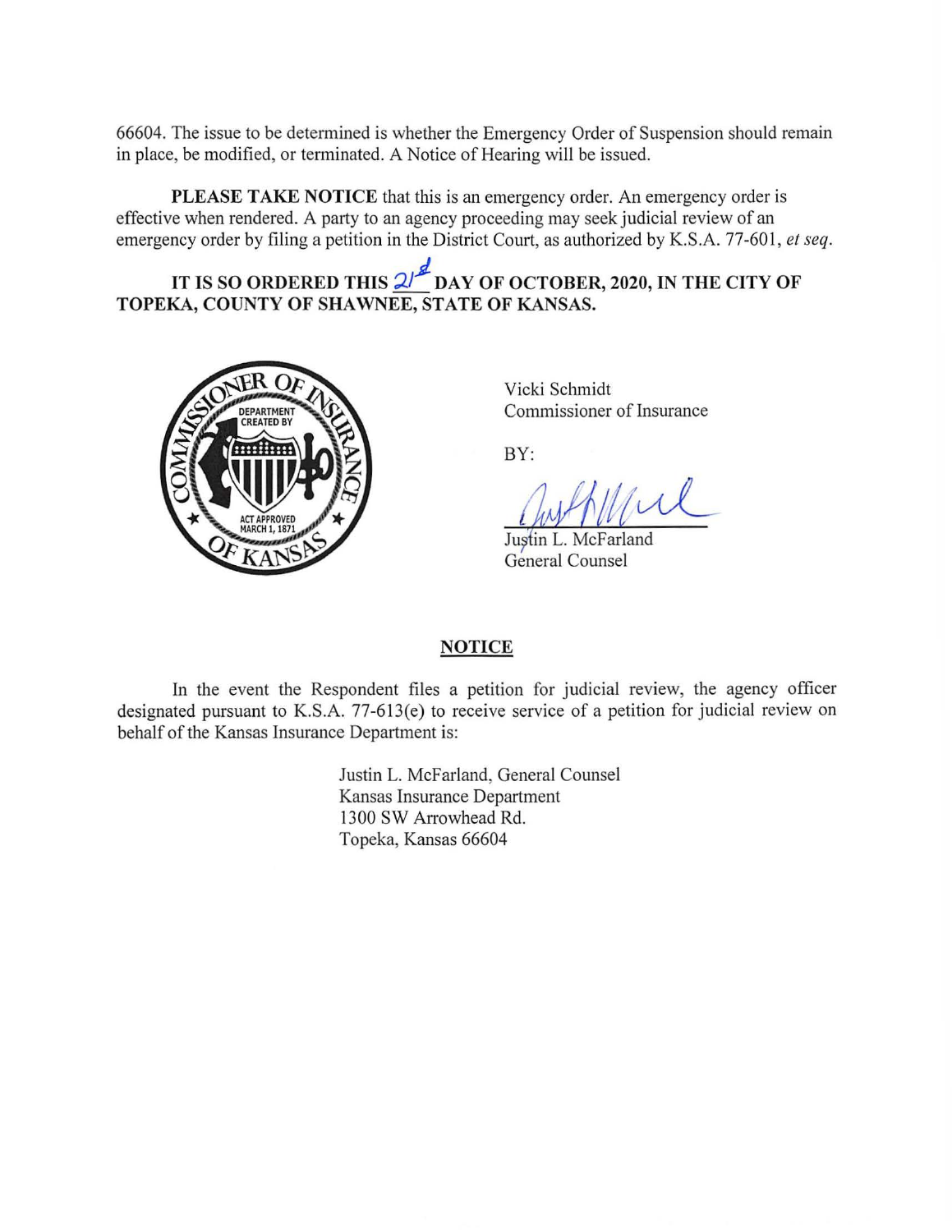#### **CERTIFICATE OF SERVICE**

The undersigned hereby certifies that she served the above and foregoing Emergency  $Ex$ *Parte* Order on this 21<sup>2</sup> day of October, 2020, by causing the same to be deposited in the United States Mail, certified, addressed to the following:

David Dustin Spears

Osawatomie, KS *Residence* 

and

David Dustin Spears c/o SelectQuote 6800 W. 115th Street, Ste 25 11 Overland Park, KS 66211-2205 *Mailing Address* 

Victo Hauer Lamp

Compliance Analyst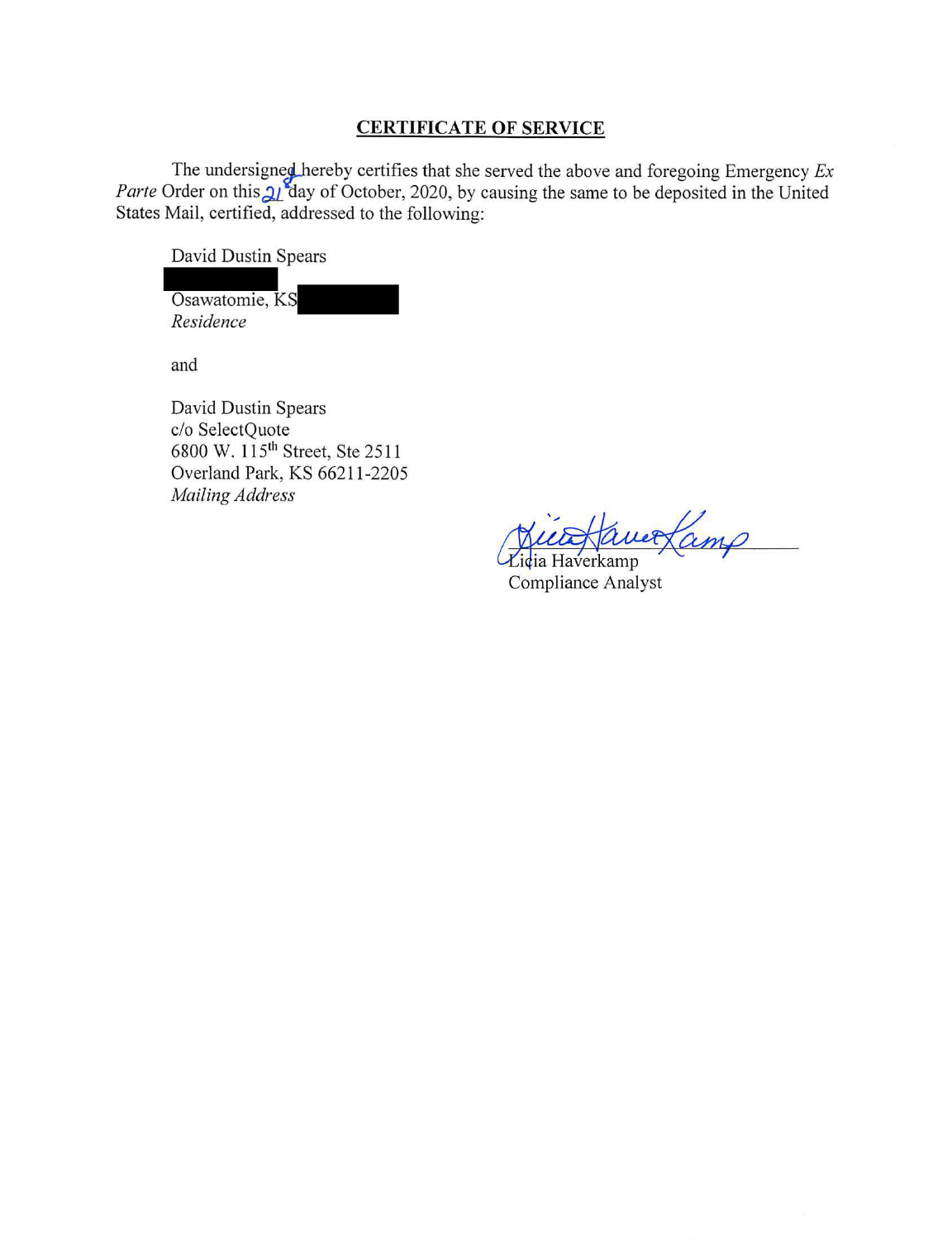| WPRW010                                     | KANSAS INSURANCE DEPARTMENT<br>Producer Inquiry | 10/09/20<br>15:20:10            |
|---------------------------------------------|-------------------------------------------------|---------------------------------|
| ID#:<br>$-999$                              | NPN: 19247394                                   |                                 |
| Name: SPEARS, DAVID DUSTIN                  |                                                 |                                 |
| AKA:                                        |                                                 | Credit/Auto Rental:             |
| DBA:                                        | Type:                                           |                                 |
| Legal Address                               | Mailing Address                                 | Do Not Mail:                    |
| 425 6TH ST                                  | 6800 W 115TH ST STE 2511                        |                                 |
| OSAWATOMIE KS 66064-1405                    | OVERLAND PARK KS 66211-2205                     |                                 |
|                                             |                                                 | Desktop: X<br>FAX: 000-000-0000 |
| E-Mail: agentlicensing@selectquote.com      |                                                 | Disclose: N                     |
| Birth Dt:<br>169                            |                                                 |                                 |
| Inactive Start Date: 0/00/0000 Expire Date: | 0/00/0000                                       |                                 |
| Notes: (Press Enter to see Details)         |                                                 | Detail                          |
| 08/12/19 00/00/00 ELECTRONIC APPLICATION    | <b>EXHIBIT</b><br>12                            |                                 |

PENGAD 801-631-6

F2=Inquiry F3=Exit FS=Refresh F7=Report FS=Display Info F24=More keys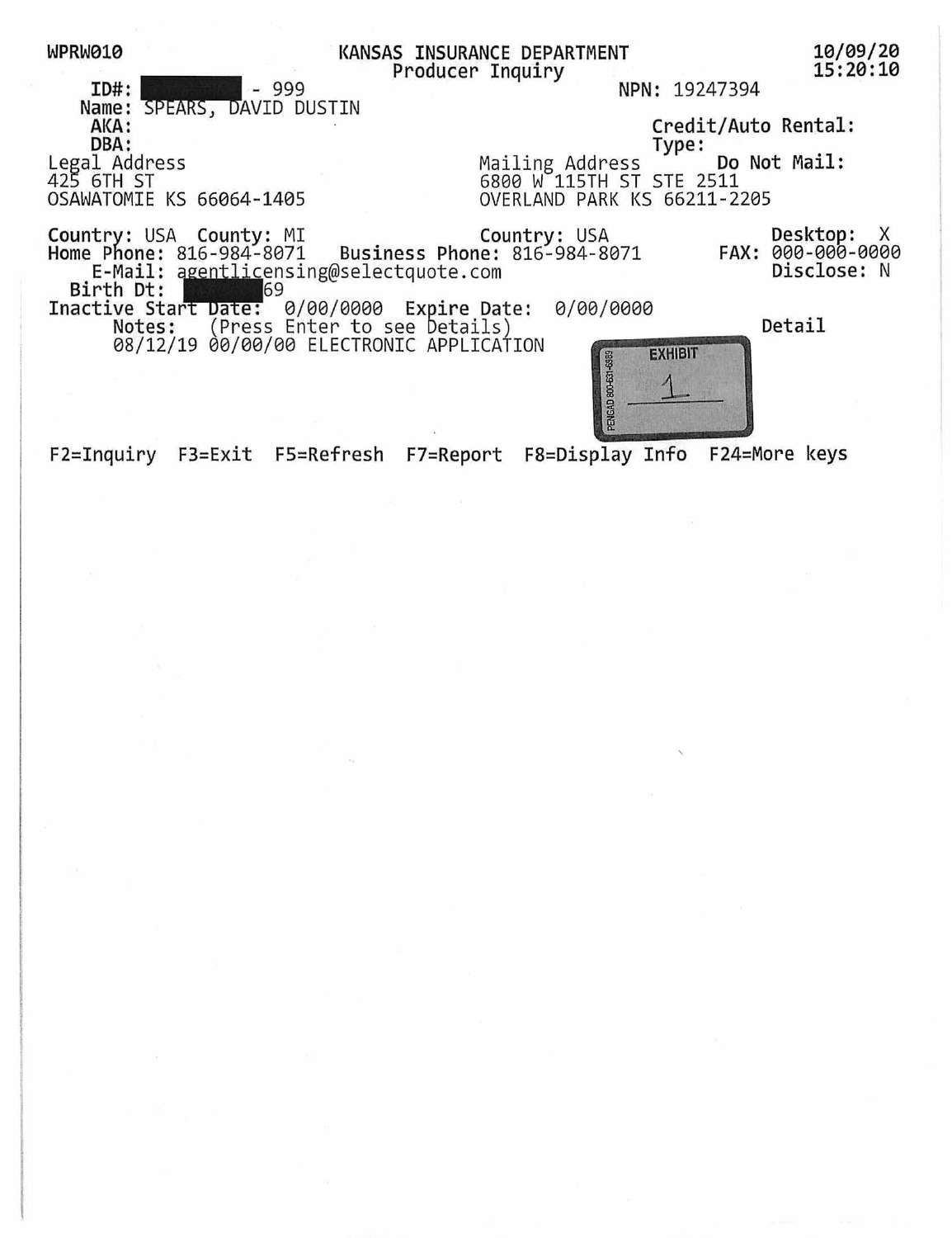| WPRW009<br>Producer: '      | KANSAS INSURANCE DEPARTMENT<br><b>Producer Licenses</b><br>-999<br>$\blacksquare$           | 10/09/20<br>15:20:34           |
|-----------------------------|---------------------------------------------------------------------------------------------|--------------------------------|
|                             | SPEARS, DAVID DUSTIN                                                                        |                                |
| 2=History                   | 3=Designated Agent<br>5=License Renewals<br>6=Broker CE                                     |                                |
| Opt License<br><b>AGENT</b> | Res/<br>Received<br><b>NonRes</b><br>Date<br><b>Current Status</b><br>R<br>8/12/2019 ISSUED | Effective<br>Date<br>8/23/2019 |

 $\sim$   $\sim$ 

F3=Exit FS=Refresh F12=Cancel

 $\mathcal{L}^{\text{max}}_{\text{max}}$  and  $\mathcal{L}^{\text{max}}_{\text{max}}$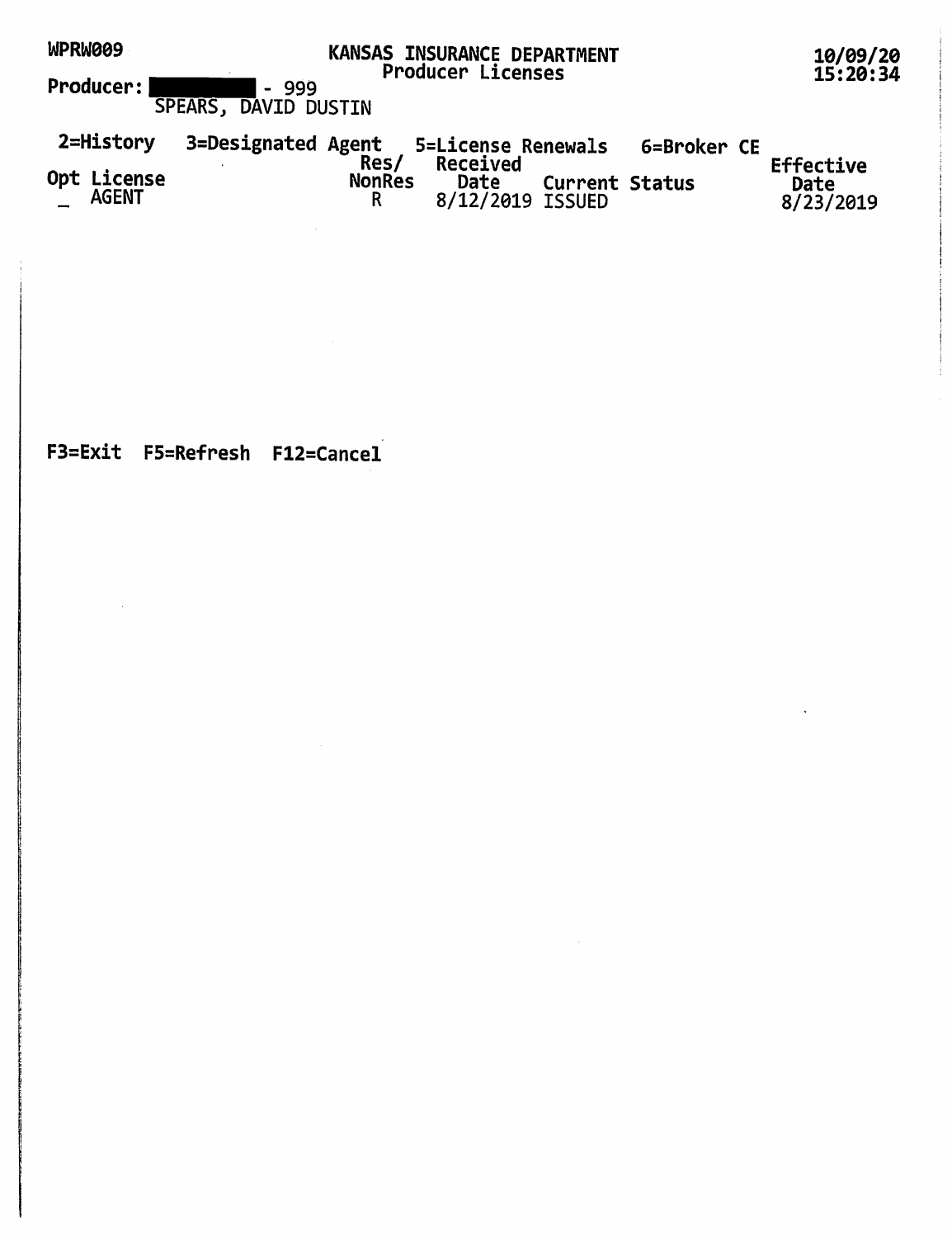# ELECTRONICALLY FILED 2020 Oct 08 PM 1:13 CLERK OF THE SHAWNEE COUNTY DISTRICT COURT<br>
CASE NUMBER: 2020-CR-002181<br>
a s = 2020<br>
a s = 2020

SNSO 2020-00026754



# IN **THE KANSAS DISTRICT COURT THIRD JUDICIAL DISTRICT, SHAWNEE COUNTY, KANSAS CRIMINAL LAW DIVISION**

#### **STATE OF KANSAS, Plaintiff,**

vs.

**Case No. DA No. 20-4949**  Division No.

DAVID DUSTIN SPEARS, Defendant. \*\*1 'IN SN COUNTY JAIL\*\*\*

#### **COMPLAINT/INFORMATION**

**COMES NOW,** Kevin S Keatley, a duly appointed, qualified and acting Assistant District

Attorney of the Third Judicial District of the State of Kansas, and for and on behalf of said State

gives the court to understand and be informed that:

Count 1

AGGRAVATED HUMAN TRAFFICKING; HIRING A CHILD FOR SEXUAL ACTIVITY K.S.A. 21-5426(b)(5),(c)(2) Level 1 Person Felony

On or about the 3rd of August, 2020 through the 5th of October, 2020, in the State of Kansas and County of Shawnee, DAVID DUSTIN SPEARS, did, then and there, unlawfully and feloniously, hire a child, to-wit: A.G. G. (XX/XX/03), who was less than 18 years old, by giving, or offering or agreeing to give, anything of value to any person, to engage in manual or other bodily contact stimulation of the genitals of any person with the intent to arouse or gratify the sexual desires of the offender or another, sexual intercourse, sodomy or any unlawful sexual act, and the offender recklessly disregards the age of the child, contrary to the form of the statutes in such case made and provided and against the peace and dignity of the State of Kansas.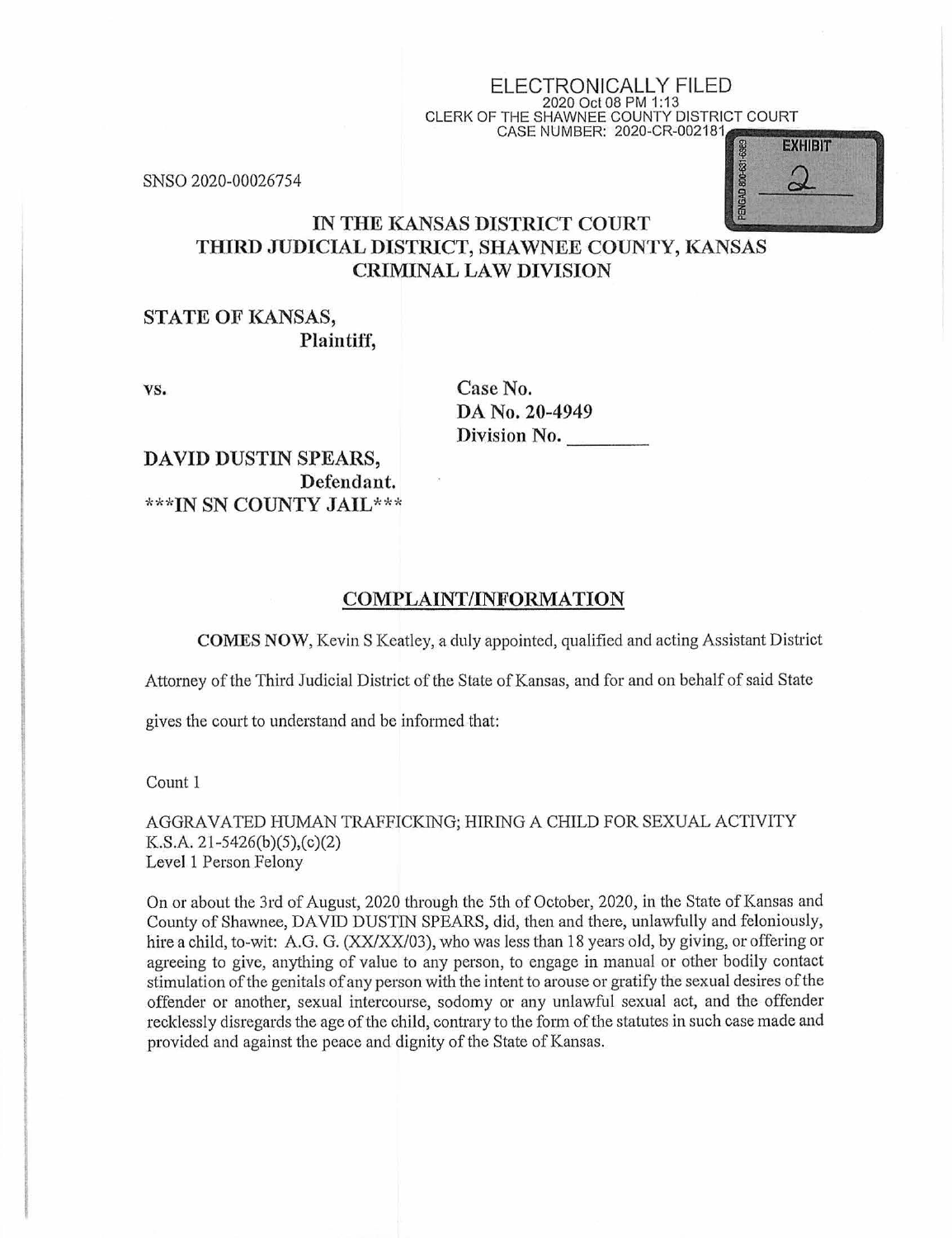#### Count<sub>2</sub> COMMERCIAL SEXUAL EXPLOITATION OF A CHILD K.S.A. 21-6422(a)(l),(b)(l)(A) Level 4 Person Felony

On or about the 3rd of August, 2020 through the 5th of October, 2020, in the State of Kansas and County of Shawnee, DAVID DUSTIN SPEARS, did, then and there, unlawfully, feloniously, and knowingly hire a person younger than 18 years of age, to-wit: A.G. G. .(XX/XX/03), by giving, or offering or agreeing to give, anything of value to any person, to engage in a manual or other bodily contact stimulation of the genitals of any person with the intent to arouse or gratify the sexual desires of the offender or another, sexual intercourse, sodomy or any unlawful sexual act, contrary to the form of the statutes in such case made and provided and against the peace and dignity of the State of Kansas.

## Count 3

DISTRIBUTE OR POSSESS WITH THE INTENT TO DISTRIBUTE, MARIJUANA; LESS THAN 25 GRAMS K.S.A. 21-5705(a)(4),(d)(2)(A) Level 4 Severity Drug Felony

On or about the 3rd of August, 2020 through the 5th of October, 2020, in the State of Kansas and County of Shawnee, DAVID DUSTIN SPEARS, did, then and there, unlawfully and feloniously, distribute or possess with the intent to distribute, marijuana or an analog thereof, in an amount less than 25 grams, contrary to the form of the statute in such case made and provided and against the peace and dignity of the State of Kansas.

#### **Witnesses**

The State of Kansas endorses the following witnesses whom the State may call to appear

and testify:

Deputy Guy C Gardner, SNSO#659 Det. Dustin L Carlat, SNSO#0399 KBI Lab Personnel Martha Joe Gifford Deputy John Culver, SNSO#773 Lt. Matt Biltoft, DOC, SNCO#26 Shawnee County Dispatch Personnel Detective Ryan Myers, SNSO#0463 A.G.G. (XX/XX/03) Julie Elizabeth Herron Logan Littell

T.G. (XX/XX/04) Deputy Darby Comer, SNSO#667 Melanie Mills-Bergers, SNSO# Det. Justin A Roberts, SNSO#0774 Det. Stephanie Dicken, SNSO#787 AMR Personnel Nicholas Hill Topeka Fire Personnel Deputy Henry F Harmon, SNSO#772 J.D.H. Jr (XXIXX/03)